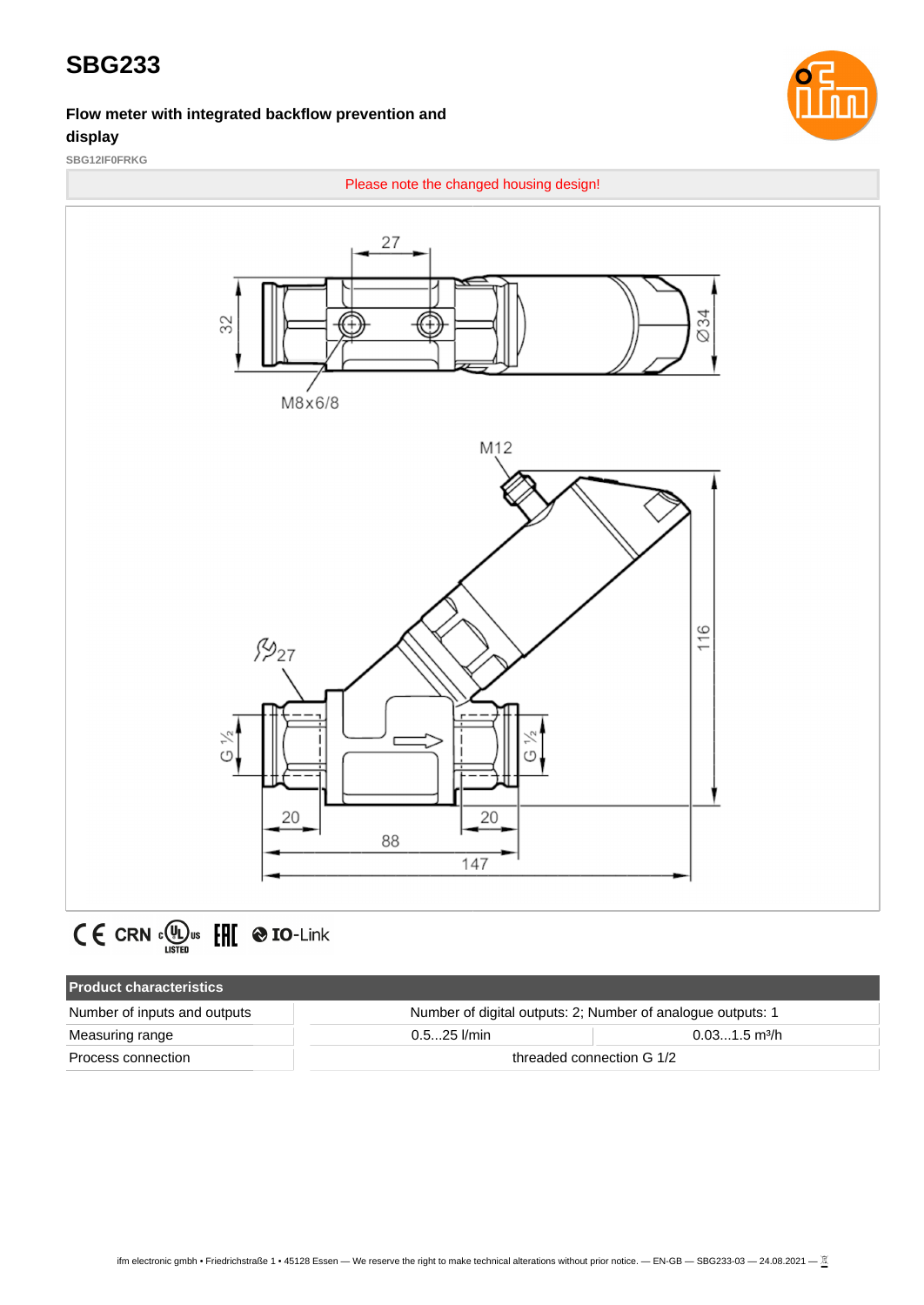# **Flow meter with integrated backflow prevention and**



#### **display**

**SBG12IF0FRKG**

| <b>Application</b>                                 |                                                                              |                                                             |  |
|----------------------------------------------------|------------------------------------------------------------------------------|-------------------------------------------------------------|--|
| Special feature                                    | Gold-plated contacts                                                         |                                                             |  |
| Application                                        |                                                                              | for industrial applications                                 |  |
| Media                                              |                                                                              | water; glycol solutions; coolants; oils                     |  |
| Note on media                                      |                                                                              | oil 1 with viscosity: 10 mm <sup>2</sup> /s (40 °C)         |  |
|                                                    |                                                                              | oil 2 with viscosity: 46 mm <sup>2</sup> /s (40 °C)         |  |
| Medium temperature                                 | [°C]                                                                         | $-10100$                                                    |  |
| Pressure rating                                    | [bar]                                                                        | 40                                                          |  |
| Pressure rating                                    | [Mpa]                                                                        | 4                                                           |  |
| MAWP (for applications<br>according to CRN)        | [bar]                                                                        | 40                                                          |  |
| <b>Electrical data</b>                             |                                                                              |                                                             |  |
| Operating voltage                                  | [N]                                                                          | 1830 DC; (according to EN 50178 SELV/PELV)                  |  |
| Current consumption                                | [mA]                                                                         | < 50                                                        |  |
| Protection class                                   |                                                                              | Ш                                                           |  |
| Reverse polarity protection                        |                                                                              | yes                                                         |  |
| Power-on delay time                                | [s]                                                                          | $<$ 3                                                       |  |
| <b>Inputs / outputs</b>                            |                                                                              |                                                             |  |
| Number of inputs and outputs                       |                                                                              | Number of digital outputs: 2; Number of analogue outputs: 1 |  |
| <b>Outputs</b>                                     |                                                                              |                                                             |  |
| Total number of outputs                            |                                                                              | 2                                                           |  |
| Output signal                                      | switching signal; analogue signal; frequency signal; IO-Link; (configurable) |                                                             |  |
| Number of digital outputs                          |                                                                              | 2                                                           |  |
| Output function                                    |                                                                              | normally open / normally closed; (parameterisable)          |  |
| Max. voltage drop switching<br>output DC           | [V]                                                                          | $\overline{c}$                                              |  |
| Permanent current rating of<br>switching output DC | [mA]                                                                         | 150; (per output 2 x 200 (60 °C); 2 x 250 (40 °C))          |  |
| Switching cycles<br>(mechanical)                   |                                                                              | 10 million                                                  |  |
| Number of analogue outputs                         |                                                                              | 1                                                           |  |
| Analogue current output                            | [mA]                                                                         | 420                                                         |  |
| Max. load                                          | $[\Omega]$                                                                   | 500                                                         |  |
| Short-circuit protection                           | yes                                                                          |                                                             |  |
| Overload protection                                | yes                                                                          |                                                             |  |
| Frequency of the output                            | [Hz]                                                                         | 010000                                                      |  |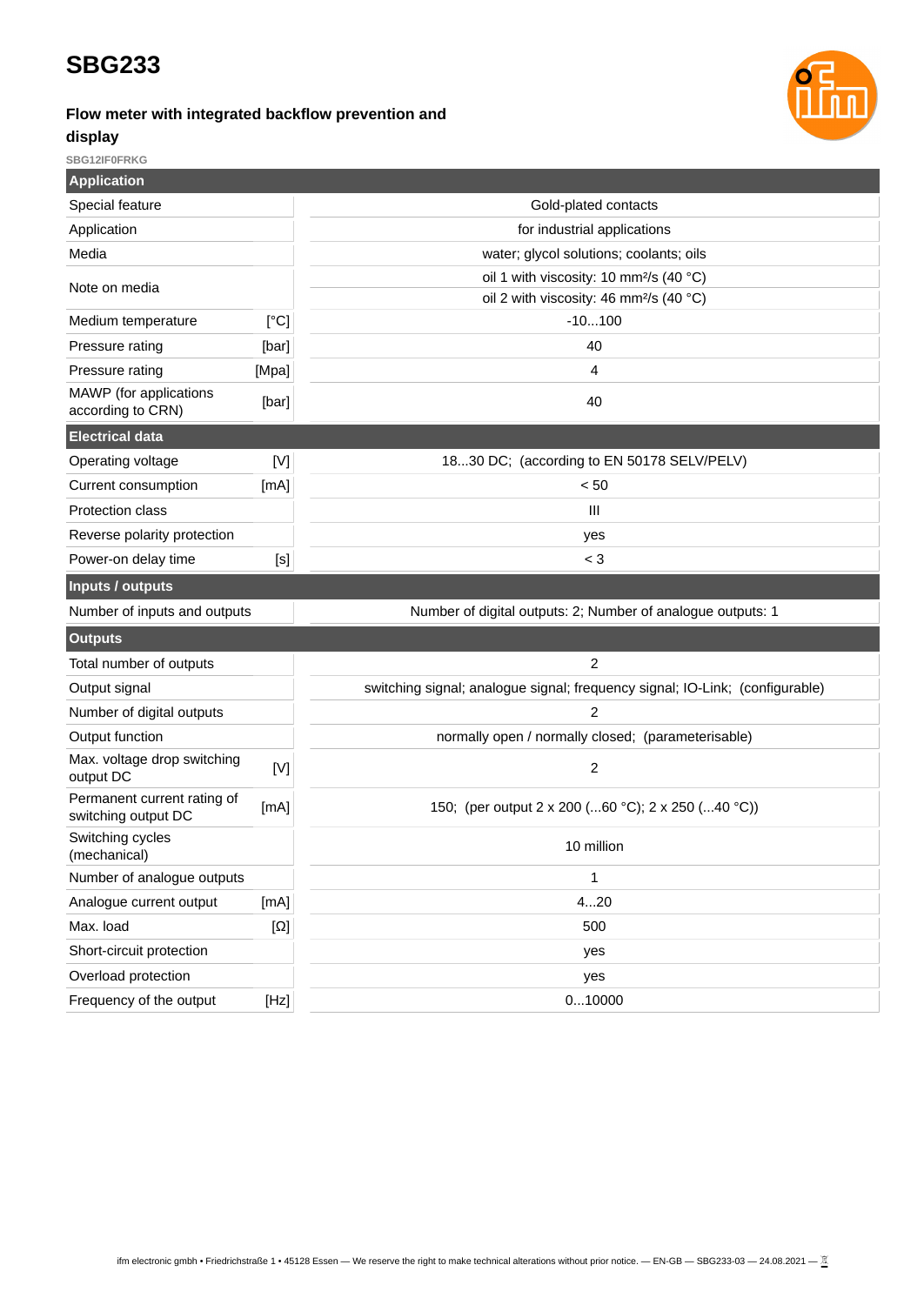#### **Flow meter with integrated backflow prevention and**



#### **display SBG12IF0FRKG**

| <b>Measuring/setting range</b>           |                |                                                                                                                                                                                                                                                                          |                             |  |
|------------------------------------------|----------------|--------------------------------------------------------------------------------------------------------------------------------------------------------------------------------------------------------------------------------------------------------------------------|-----------------------------|--|
| Measuring range                          |                | 0.525 l/min                                                                                                                                                                                                                                                              | $0.031.5$ m <sup>3</sup> /h |  |
| Display range                            |                | 030 l/min                                                                                                                                                                                                                                                                | $01.8$ m $3/h$              |  |
| Resolution                               |                | $0.1$ I/min                                                                                                                                                                                                                                                              | $0.01$ m <sup>3</sup> /h    |  |
| Set point SP                             |                | 0.225 l/min                                                                                                                                                                                                                                                              | $0.011.5$ m <sup>3</sup> /h |  |
| Reset point rP                           |                | 024.8 l/min                                                                                                                                                                                                                                                              | $01.49$ m <sup>3</sup> /h   |  |
| Frequency end point, FEP                 |                | 1.725 l/min                                                                                                                                                                                                                                                              | $0.11.5$ m <sup>3</sup> /h  |  |
| In steps of                              |                | $0.1$ I/min                                                                                                                                                                                                                                                              | $0.01 \text{ m}^3/h$        |  |
| Frequency at the end point<br><b>FRP</b> | [Hz]           | 1010000                                                                                                                                                                                                                                                                  |                             |  |
| Measuring dynamics                       |                |                                                                                                                                                                                                                                                                          | 1:50                        |  |
| Temperature monitoring                   |                |                                                                                                                                                                                                                                                                          |                             |  |
| Measuring range                          | [°C]           |                                                                                                                                                                                                                                                                          | $-10100$                    |  |
| Display range                            | [°C]           |                                                                                                                                                                                                                                                                          | $-32122$                    |  |
| Resolution                               | [°C]           |                                                                                                                                                                                                                                                                          | $\mathbf{1}$                |  |
| Set point SP                             | [°C]           |                                                                                                                                                                                                                                                                          | $-9100$                     |  |
| Reset point rP                           | [°C]           |                                                                                                                                                                                                                                                                          | $-1099$                     |  |
| In steps of                              | [°C]           |                                                                                                                                                                                                                                                                          | $\mathbf{1}$                |  |
| Frequency start point, FSP               | [°C]           |                                                                                                                                                                                                                                                                          | $-1078$                     |  |
| Frequency end point, FEP                 | [°C]           | 12100                                                                                                                                                                                                                                                                    |                             |  |
| Frequency at the end point<br><b>FRP</b> | [Hz]           | 1010000                                                                                                                                                                                                                                                                  |                             |  |
| <b>Accuracy / deviations</b>             |                |                                                                                                                                                                                                                                                                          |                             |  |
| Flow monitoring                          |                |                                                                                                                                                                                                                                                                          |                             |  |
| Accuracy (in the measuring<br>range)     |                | $\pm$ (4 % MW + 1 % MEW); (Q > 0,5 l/min; medium and operating temperature: +22 °C $\pm$ 4K)                                                                                                                                                                             |                             |  |
| Repeatability                            |                | $± 1%$ MEW                                                                                                                                                                                                                                                               |                             |  |
| Temperature monitoring                   |                |                                                                                                                                                                                                                                                                          |                             |  |
| Temperature drift                        |                | 0,029 °C / K                                                                                                                                                                                                                                                             |                             |  |
| Accuracy                                 | $[\mathsf{K}]$ | 3 K (25°C; Q > 1 l/min)                                                                                                                                                                                                                                                  |                             |  |
| <b>Response times</b>                    |                |                                                                                                                                                                                                                                                                          |                             |  |
| Flow monitoring                          |                |                                                                                                                                                                                                                                                                          |                             |  |
| Response time                            | $[<]$          | 0.01                                                                                                                                                                                                                                                                     |                             |  |
| Damping for the switching<br>output dAP  | [S]            | 05                                                                                                                                                                                                                                                                       |                             |  |
| Damping for the analogue<br>output dAA   | $[S]$          | 05                                                                                                                                                                                                                                                                       |                             |  |
| Temperature monitoring                   |                |                                                                                                                                                                                                                                                                          |                             |  |
| Dynamic response T05 / T09               | $[S]$          | $T09 = 120 (Q > 1$ l/min)                                                                                                                                                                                                                                                |                             |  |
| Software / programming                   |                |                                                                                                                                                                                                                                                                          |                             |  |
| Parameter setting options                |                | hysteresis / window; normally open / normally closed; switching logic; current/frequency<br>output; medium selection; damping for the switching output / analogue output; display<br>can be rotated and switched off; standard unit of measurement; process value colour |                             |  |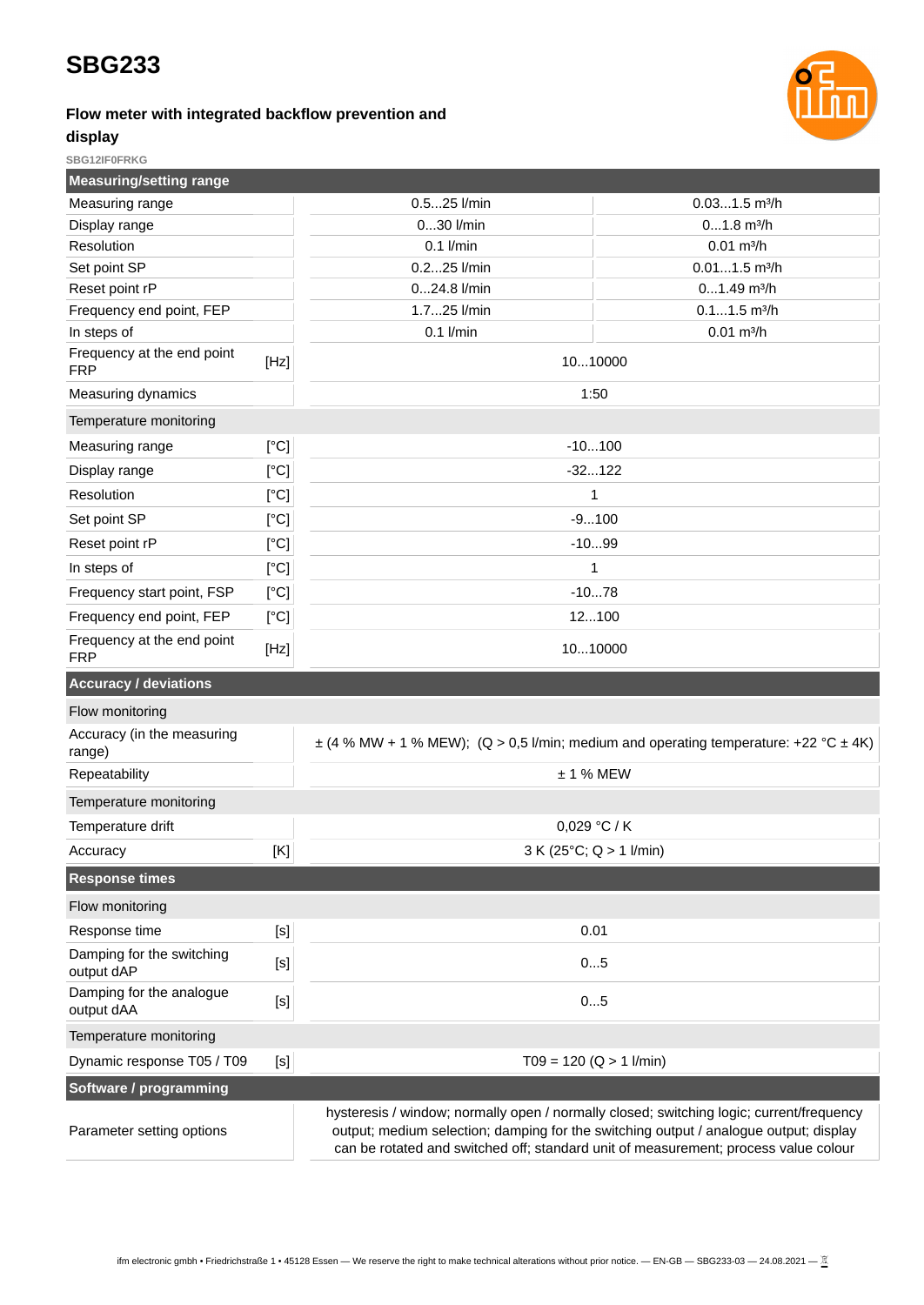#### **Flow meter with integrated backflow prevention and**



**display**

**SBG12IF0FRKG**

| <b>Interfaces</b>                        |         |                                                                                                                                      |                                                                                       |  |
|------------------------------------------|---------|--------------------------------------------------------------------------------------------------------------------------------------|---------------------------------------------------------------------------------------|--|
| Communication interface                  |         |                                                                                                                                      | IO-Link                                                                               |  |
| Transmission type                        |         | COM2 (38,4 kBaud)                                                                                                                    |                                                                                       |  |
| IO-Link revision                         |         | 1.1                                                                                                                                  |                                                                                       |  |
| <b>SDCI</b> standard                     |         | IEC 61131-9 CDV                                                                                                                      |                                                                                       |  |
| Profiles                                 |         | Smart Sensor: Process Data Variable; Device Identification                                                                           |                                                                                       |  |
| SIO mode                                 |         | yes                                                                                                                                  |                                                                                       |  |
| Required master port type                |         | Α                                                                                                                                    |                                                                                       |  |
| Process data analogue                    |         | 2                                                                                                                                    |                                                                                       |  |
| Process data binary                      |         | $\overline{c}$                                                                                                                       |                                                                                       |  |
| Min. process cycle time                  | [ms]    |                                                                                                                                      | 5                                                                                     |  |
| <b>Supported DeviceIDs</b>               |         | Type of operation                                                                                                                    | DeviceID                                                                              |  |
|                                          |         | Default                                                                                                                              | 561                                                                                   |  |
| <b>Operating conditions</b>              |         |                                                                                                                                      |                                                                                       |  |
| Ambient temperature                      | [°C]    |                                                                                                                                      | 060                                                                                   |  |
| Note on ambient temperature              |         | medium temperature < 80 $^{\circ}$ C                                                                                                 |                                                                                       |  |
|                                          |         |                                                                                                                                      | medium temperature < 100 °C: 040 °C                                                   |  |
| Storage temperature                      | [°C]    | $-1580$                                                                                                                              |                                                                                       |  |
| Protection                               |         | IP 65; IP 67                                                                                                                         |                                                                                       |  |
| <b>Tests / approvals</b>                 |         |                                                                                                                                      |                                                                                       |  |
| <b>EMC</b>                               |         | DIN EN 61000-6-2                                                                                                                     |                                                                                       |  |
|                                          |         | DIN EN 61000-6-3                                                                                                                     |                                                                                       |  |
| Shock resistance<br>Vibration resistance |         | DIN EN 60068-2-27                                                                                                                    | 20 g (11 ms)                                                                          |  |
| <b>MTTF</b>                              | [years] | DIN EN 60068-2-6<br>5 g (102000 Hz)<br>145                                                                                           |                                                                                       |  |
| UL approval                              |         | UL Approval no.                                                                                                                      | 1005                                                                                  |  |
| Pressure Equipment Directive             |         |                                                                                                                                      | Sound engineering practice; can be used for group 2 fluids; group 1 fluids on request |  |
| <b>Mechanical data</b>                   |         |                                                                                                                                      |                                                                                       |  |
| Weight                                   | [g]     |                                                                                                                                      |                                                                                       |  |
|                                          |         | 750                                                                                                                                  |                                                                                       |  |
| <b>Materials</b>                         |         | stainless steel (1.4404 / 316L); PBT+PC-GF30;<br>PBT-GF20; PC; brass chemically nickel-plated                                        |                                                                                       |  |
| Materials (wetted parts)                 |         | stainless steel (1.4401 / 316); stainless steel (1.4404 / 316L);<br>brass (2.0371); brass chemically nickel-plated; PPS; O-ring: FKM |                                                                                       |  |
| Process connection                       |         | threaded connection G 1/2                                                                                                            |                                                                                       |  |
| <b>Displays / operating elements</b>     |         |                                                                                                                                      |                                                                                       |  |
|                                          |         | Display unit                                                                                                                         | 3 x LED, green                                                                        |  |
| <b>Display</b>                           |         | switching status                                                                                                                     | 2 x LED, yellow                                                                       |  |
|                                          |         | measured values                                                                                                                      | alphanumeric display, red/green 4-digit                                               |  |
|                                          |         | programming                                                                                                                          | alphanumeric display, 4-digit                                                         |  |
| <b>Remarks</b>                           |         |                                                                                                                                      |                                                                                       |  |
|                                          |         | Recommendation: use a 200-micron filter.                                                                                             |                                                                                       |  |
| Remarks                                  |         | All data refer to water (20 °C).<br>$MW = measured value$                                                                            |                                                                                       |  |
|                                          |         | $MEW = Find$ value of the measuring range                                                                                            |                                                                                       |  |
| Pack quantity                            |         | 1 pcs.                                                                                                                               |                                                                                       |  |
|                                          |         |                                                                                                                                      |                                                                                       |  |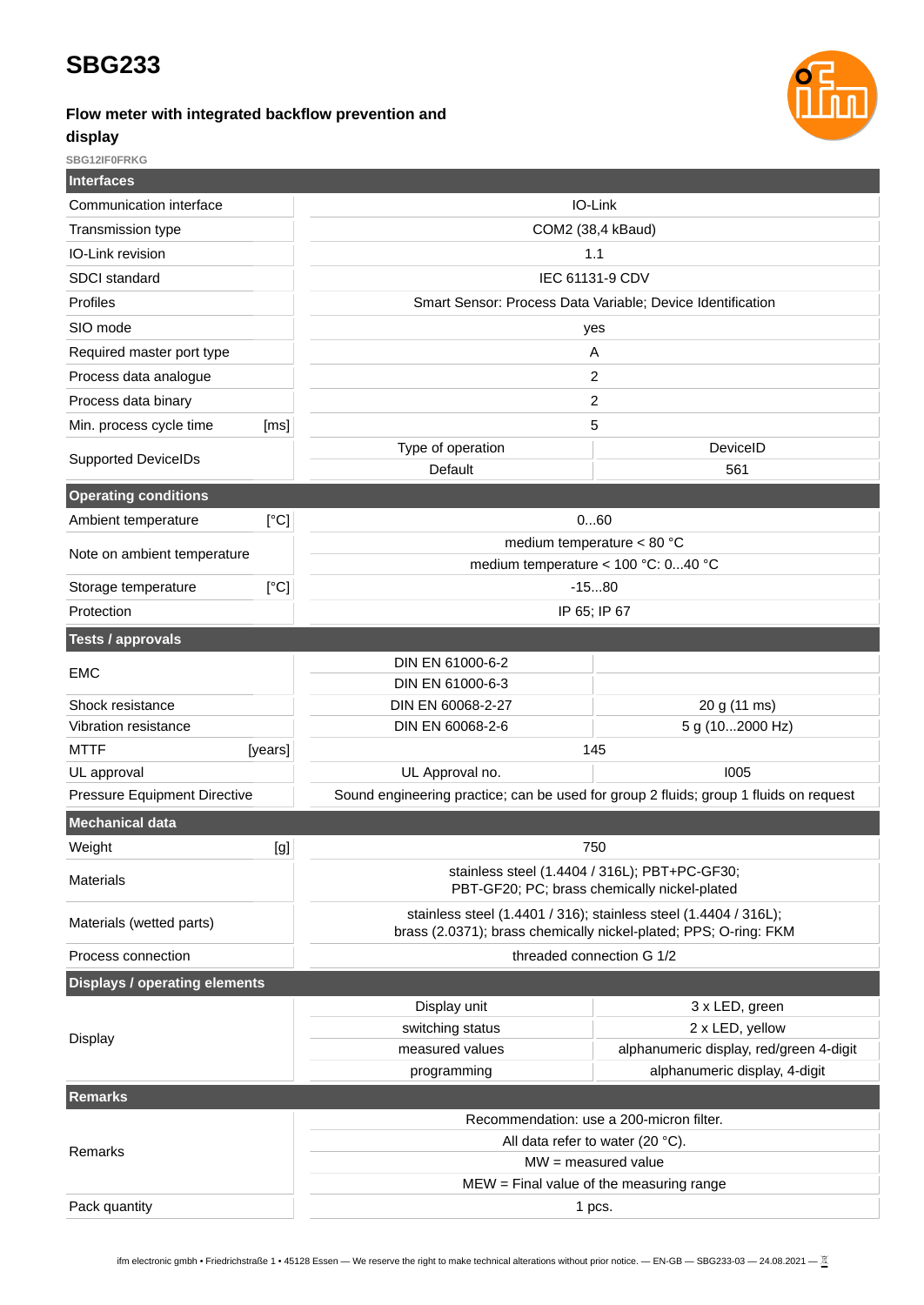**Flow meter with integrated backflow prevention and**

#### **display**

**SBG12IF0FRKG**

**Electrical connection**

Connector: 1 x M12; Contacts: gold-plated



**Connection**



#### OUT1:

|                    | switching output volumetric flow quantity monitoring |
|--------------------|------------------------------------------------------|
|                    | switching output Temperature monitoring              |
|                    | frequency output volumetric flow quantity monitoring |
|                    | frequency output Temperature monitoring              |
|                    | IO-Link                                              |
| OUT <sub>2</sub> : |                                                      |
|                    | switching output volumetric flow quantity monitoring |
|                    | switching output Temperature monitoring              |
|                    | analogue output volumetric flow quantity monitoring  |
|                    | analogue output Temperature monitoring               |
|                    | colours to DIN EN 60947-5-2                          |
|                    | Core colours :                                       |
| $BK =$             | black                                                |
| $BN =$             | brown                                                |
| $BU =$             | blue                                                 |
| $WH =$             | white                                                |